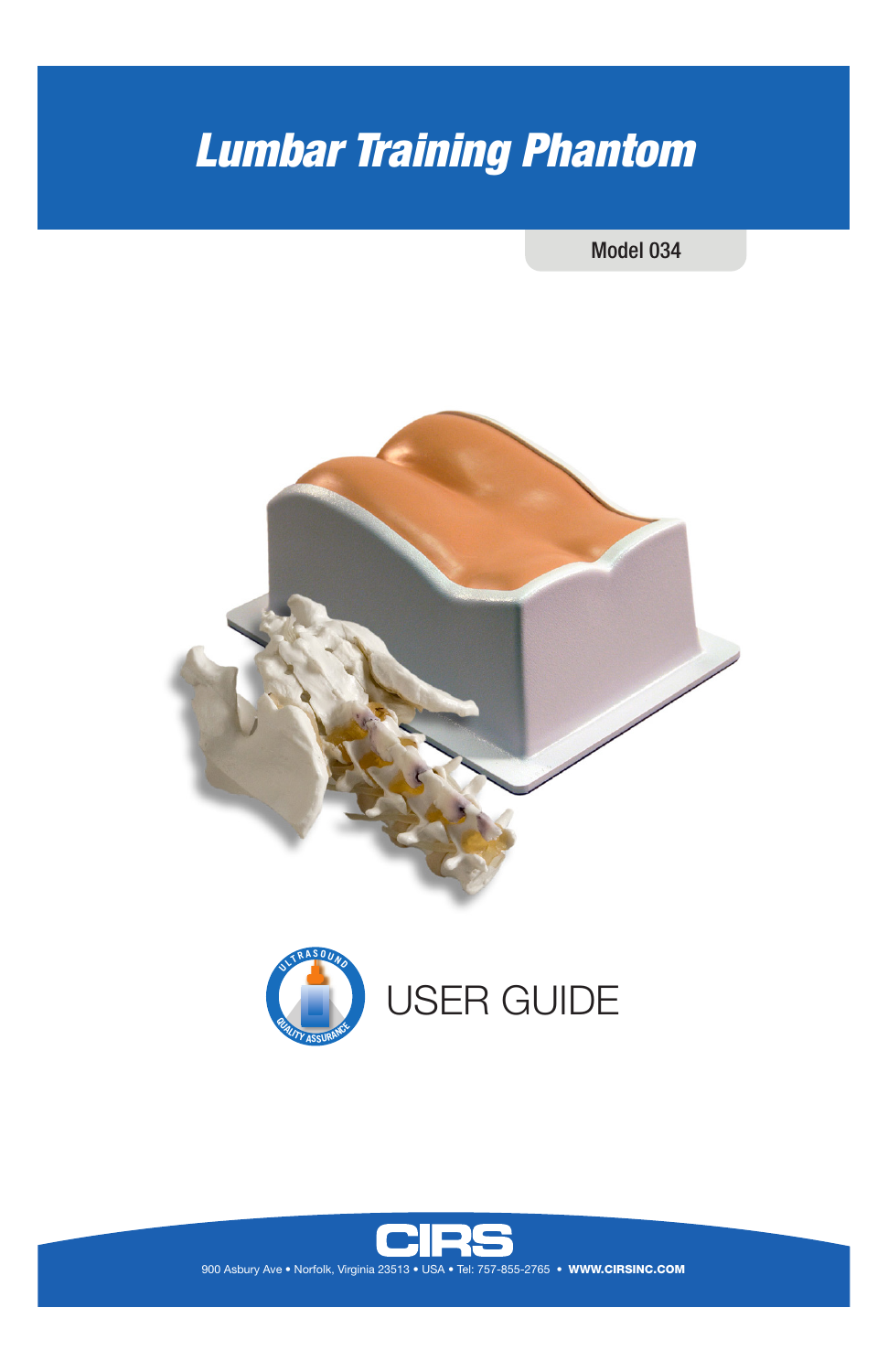#### *OVERVIEW*

The CIRS Model 034 Lumbar Training Phantom provides a realistic puncture practice tool for use with fluoroscopic image guidance.

While the shape, size and the various tissues are designed for imaging under fluoroscopic guidance, the phantom capabilities have been also extended to CT, Ultrasound and MR imaging.

The realistic anatomy of the phantom facilities hand-eye coordination. Training for sacroiliac joint injection, lumbar and caudal epidurals, diskography, block nerves, facet blocks can be implemented.

Ligaments, spinal cord, discs, skin and the simulated soft tissue have differing softness to allow trainees to "feel" their way through to the injection or target site.

| DIMENSIONS:            | 38 cm x 25 cm x 18 cm<br>$(15" \times 10" \times 7")$ |  |
|------------------------|-------------------------------------------------------|--|
| <b>PHANTOM WEIGHT:</b> | 19 lbs. $(7.1 \text{ kg})$                            |  |
| <b>MATERIALS:</b>      | Epoxy Resin (bony spinal structures)                  |  |
|                        | Urethane (soft spinal structures)                     |  |
|                        | Zerdine <sup>®</sup> (soft tissue)                    |  |

## *SPECIFICATIONS*



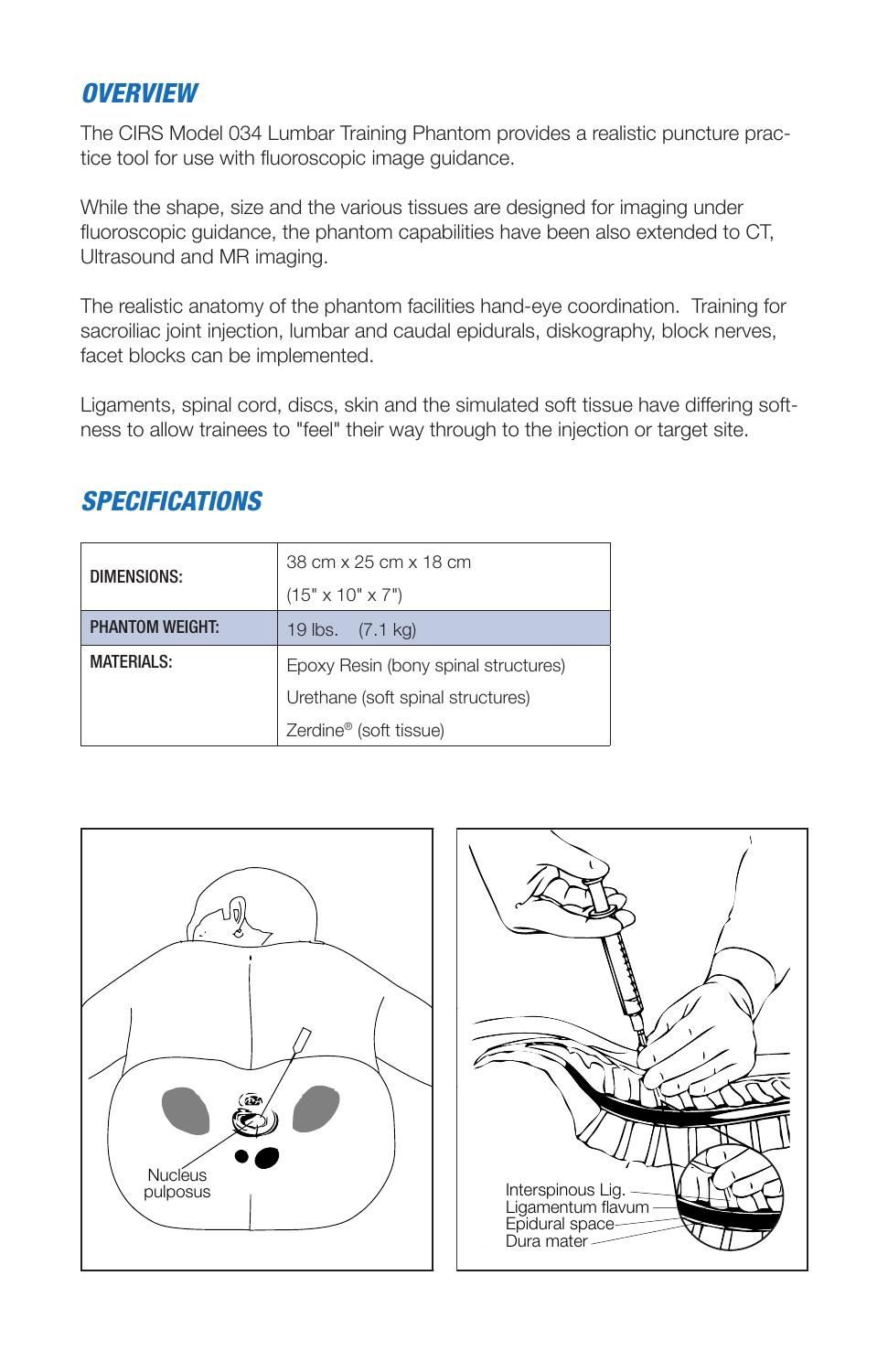



*USE OF THE PHANTOM*

The phantom was designed for demonstration and training of image-guided navigation technologies, and biopsies of the liver and kidney.

- 1. Remove phantom from the case.
- 2. Scan using normal abdominal scan protocol for Ultrasound, MRI, or CT.
- 3. Phantom can be biopsied.

## *CARE AND HANDLING*

Please image the phantom and inspect the Z-Skin™ membrane immediately upon receipt. Each phantom is individually hand crafted and as such will have minor variations and anomalies. Our QA system has established processes to review these various anomalies to ensure they do not jeopardize the utility of the phantom. Minor surface blemishes will not adversely affect ultrasonic scans. If any are found, contact CIRS immediately.

This phantom has a soft  $Z$ -Skin $M$  elastomer membrane designed to allow testing and demonstration of biopsy procedures. It should be handled with care to prevent tearing or separation of the Z-Skin™ material. DO NOT PINCH THE SKIN. With heavy use, air pockets may develop between the Z-Skin™ material and the gel inside. You can continue to image the phantom by applying pressure to the membrane when scanning with an ultrasound transducer

There will be some degradation in image quality over time if the skin material is biopsied. The soft membrane will seal up on itself and continue to act as a desiccation barrier for the gel inside. However, the effectiveness of the seal will vary with needle size and insertion technique. Store the phantom in an airtight case or re-sealable plastic bag for best results. In very dry environments, add a damp sponge to the case/bag to increase humidity. Use of an antimicrobial solution is recommended.

After biopsy of the phantom, you may notice needle tracks whose strength depends on the size of the needle used (smaller needles produce less pronounced tracks), the needle insertion technique (avoid changing the direction of the needle insertion mid-biopsy; to change the needle trajectory, remove the needle and re-insert) and the location of the biopsy (tearing of the gel is more pronounced at tissue interfaces).